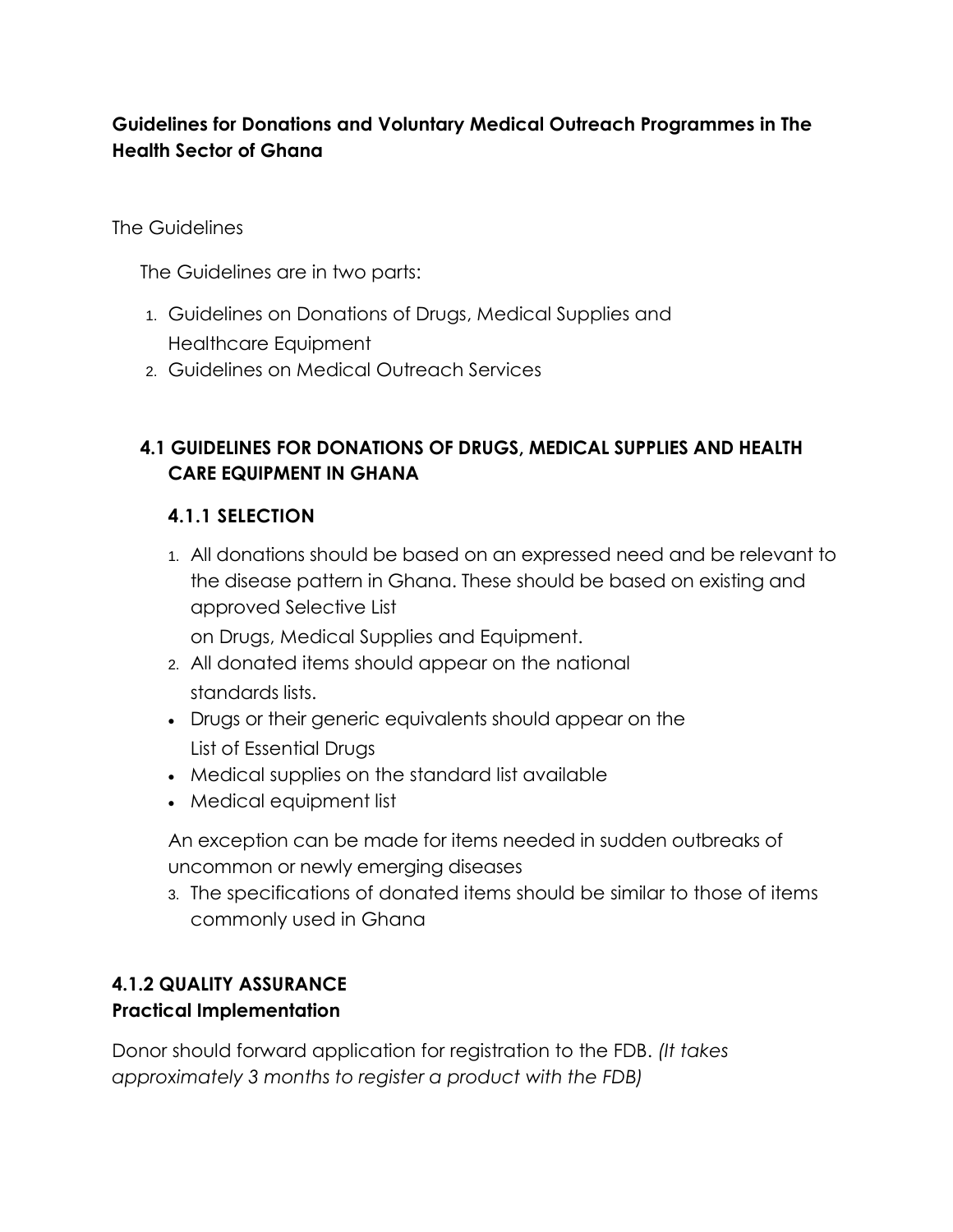- 1. Drugs and non-drug consumables (Household chemicals, cosmetics and medical devices) must be approved by the Food & Drugs Board (FDB) in Ghana
- 2. For equipment, approval by the Biomedical Engineering Unit (BEU) of the Ministry of Health in consultation with the Ghana Standards Board is needed.
- 3. No items issued to patients and returned to a pharmacy or elsewhere, or were given to health professionals as free samples should be donated
- 4. All items intended for donation should have a minimum shelf life of one year on arrival unless otherwise mutually agreed with the recipients
- 5. All items should be labeled in English wit the following information:
- Full designation of product, i.e. generic name, dosage form, composition, doses and routes of administration/ directions for use and product license or registration number;

form, composition, doses and routes of administration/ directions for use and product license or registration number;

- Compendia Standards (e.g. British, U.S & European Pharmacopoeia)
- Content:
- Manufacturing and expiry date;
- Name and address of manufacturer;
- Name and address of supplier
- Storage conditions;
- Warning instructions.
- 6. Products requiring refrigeration or freezing for stability must specifically indicate storage requirements, both on labels and containers as well as on the documents and be shipped in special containers to ensure that the cold chain is maintained.

## **4.2 THE FOLLOWING GUIDELINES APPLY TO HEALTH CARE EQUIPMENT:**

#### **4.2.1 Used Equipment**

Donor shall submit the following detailed information to the Biomedical Engineering Unit of the Ministry of Health **before** the items are shipped. Donor should wait for a feedback and the authorisation before the items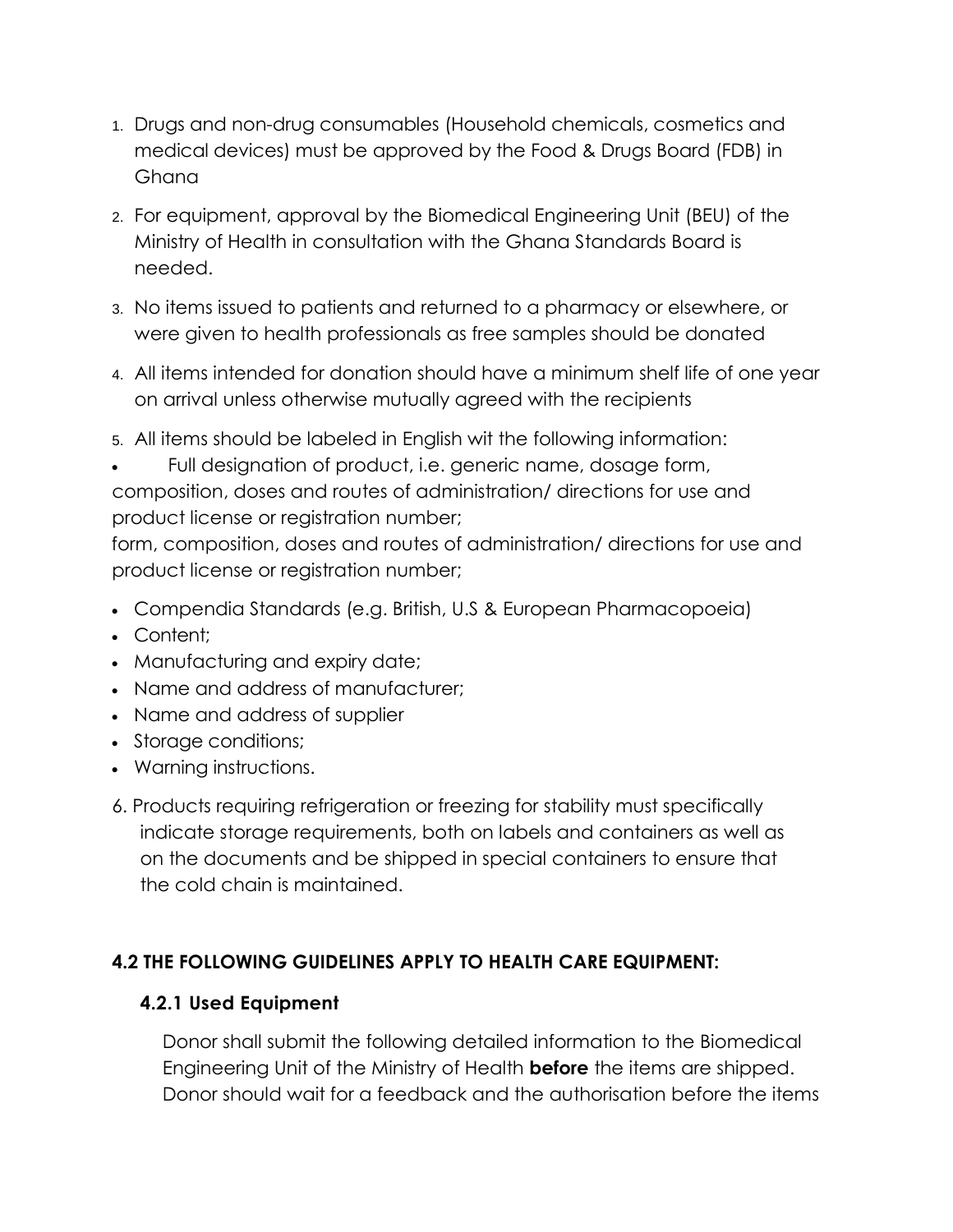are shipped.

- 1. The names of the items
- 2. The model, the manufacturer, the serial numbers and the years of manufacture.
- 3. Availability of user and technical manuals
- 4. The year of commission and decommission
- 5. The name and address of previous user
- 6. The state and current location of the items

Failure to comply with this requirement shall lead to outright rejection of the donated items.

## **4.2.2 New Equipment**

Donation of new equipment must fit into the Ministry of Health Equipment Development Planning Program (EDP). Donors intending to support healthcare activities in the public sector through donation of a new equipment must therefore consult the Biomedical Engineering Unit of the Ministry of Health for a list,

specifications and application guidelines.

## **4.3 THE FOLLOWING GUIDELINES APPLY TO ALL ITEMS:**

- 1. International and local transport, warehousing, port clearance and appropriate storage and handling costs shall be borne by the donor, unless specifically agreed otherwise. with the recipient in advance.
- 2. Each outer carton (with reasonable storage size) should be clearly marked with the following:
- Code Number of product
- Pack sizes
- Total quantity in carton;
- Serial number of carton;
- Name and address of supplier;
- Name and address of beneficiary facility (consignee)
- Storage conditions.